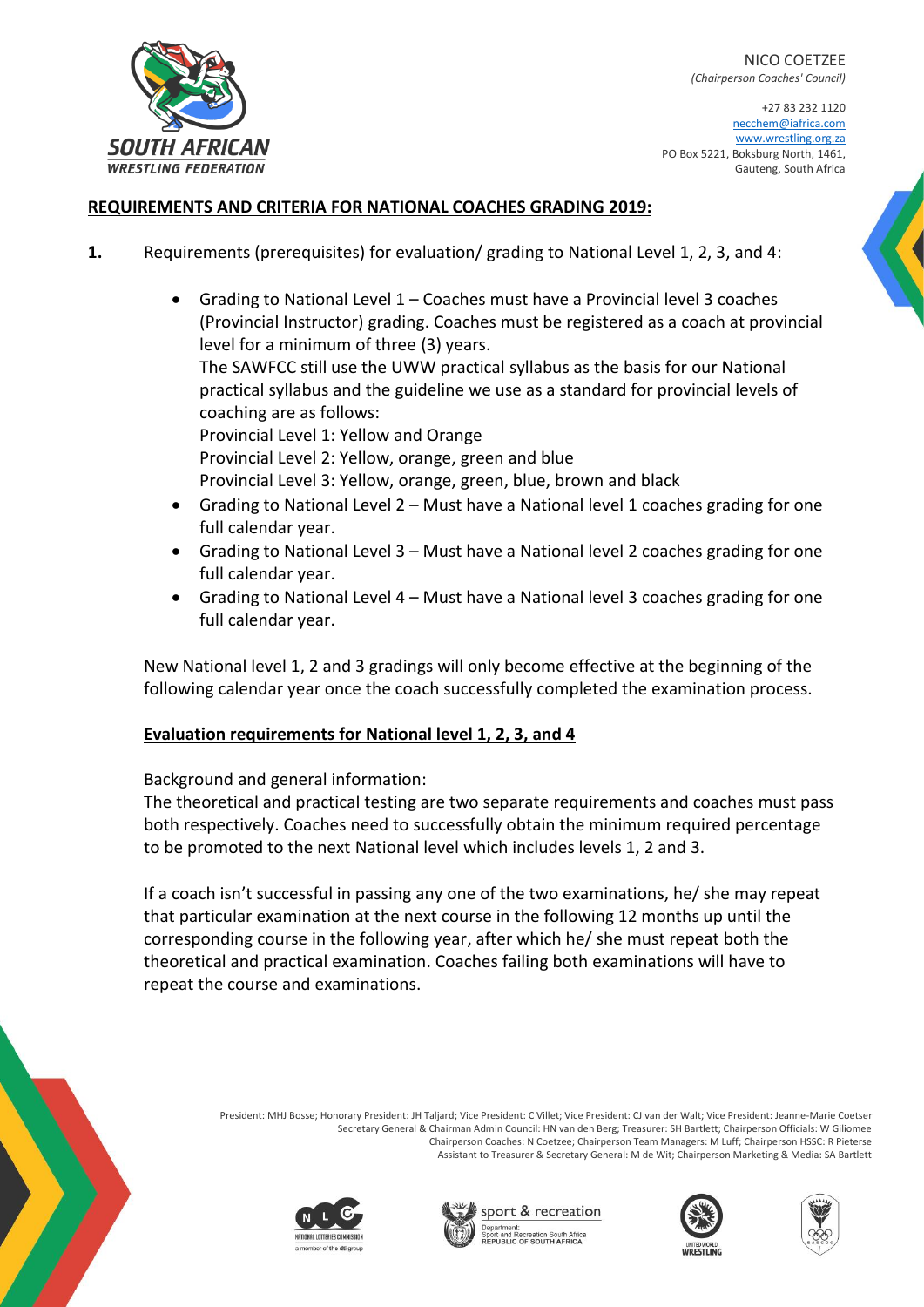



Remember coaching at National level is not limited to physical coaching of wrestlers. Coaches must have the ability to educate other instructors and coaches and assist them in training where necessary.

Your ability to organise and manage wrestling related activities, must to be developed and will be evaluated during the evaluation process.

# **National Level 1:**

Theoretical examination: (pass mark 75%):

- National Questionnaire level 1, 2 and 3
- UWW Wrestling Rules available on the UWW webpage at: [https://unitedworldwrestling.org/sites/default/files/2018-](https://unitedworldwrestling.org/sites/default/files/2018-12/wrestling_rules.pdf) [12/wrestling\\_rules.pdf.](https://unitedworldwrestling.org/sites/default/files/2018-12/wrestling_rules.pdf)
- Long Term Participant Development Plan

Practical examination:

- 10 Basic Skills together with the practical application of these during the demonstration of techniques and technical skills.
- The application and theoretical description of the following terms: Setting-up of opponent, breaking the balance of opponent and counter attacks.
- UWW Practical syllabus: Bronze level.

# **National Level 2:**

Theoretical examination: (pass mark 80%):

- National Questionnaire level 1, 2 and 3
- UWW Wrestling Rules available on the UWW webpage at: [https://unitedworldwrestling.org/sites/default/files/2018-](https://unitedworldwrestling.org/sites/default/files/2018-12/wrestling_rules.pdf) [12/wrestling\\_rules.pdf.](https://unitedworldwrestling.org/sites/default/files/2018-12/wrestling_rules.pdf)
- Long Term Participant Development Plan

Practical examination:

- 10 Basic Skills together with the practical application of these during the demonstration of techniques and technical skills.
- The application and theoretical description of the following terms: Setting-up of opponent, breaking the balance of opponent and counter attacks.
- UWW Practical syllabus: Silver level.

# **National Level 3:**

Theoretical requirement:

- Three written assignment must be handed in before the course starts.

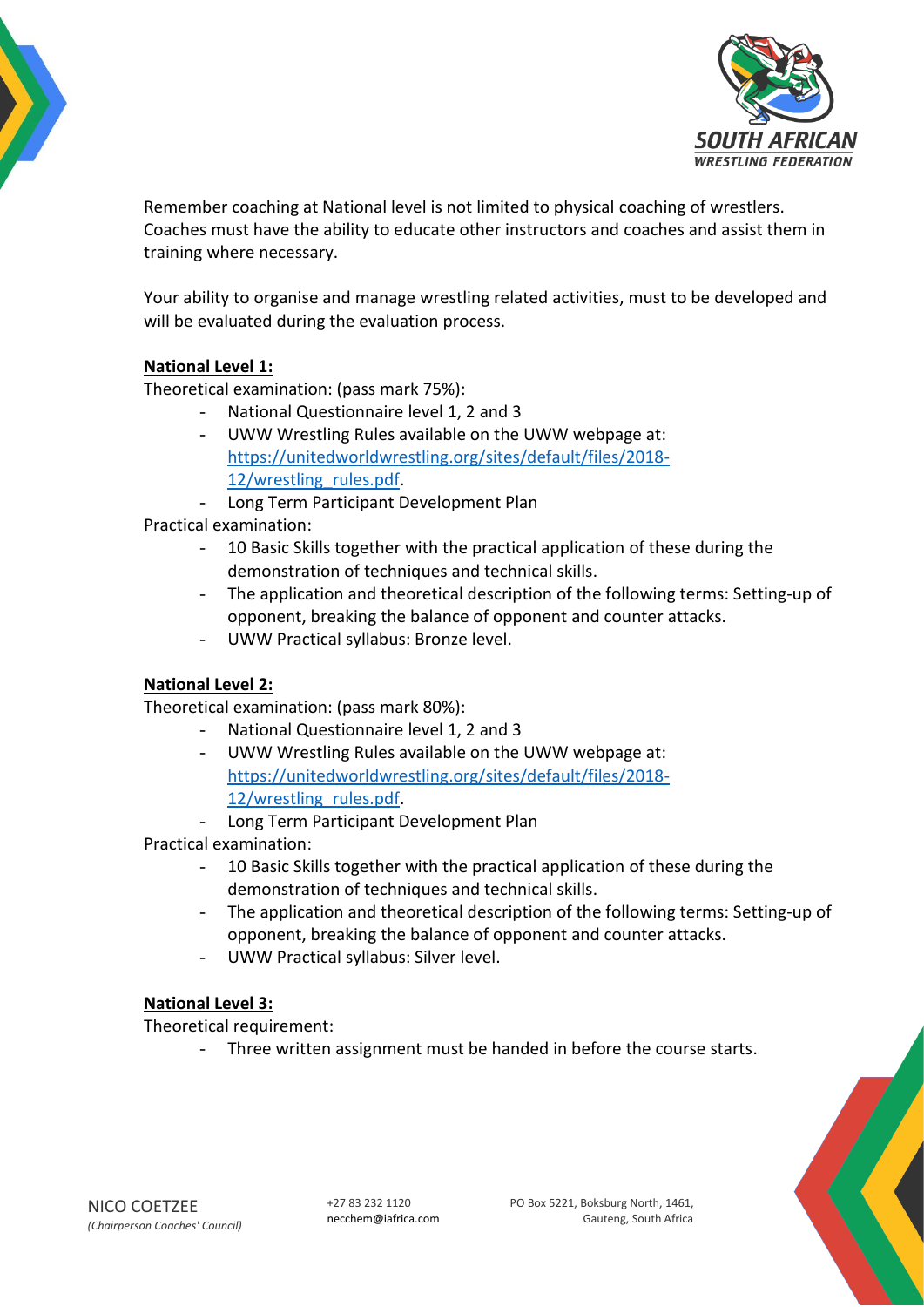



- One of these assignments must be presented in 20 minutes in the presentation during a course.
- The assignment must have a proper layout containing an introduction, discussion, application, conclusions and a list of sources. It should be ± 2000 typed words (font on bigger than - Arial pt. 12) per assignment.

The topics for the assignments are as follow:

- 1. General Conditioning and fitness for wrestlers.
- 2. Wrestling techniques/ technical skill and the analysis thereof.
- 3. Diet and nutrition for wrestlers.
- 4. Weight reduction for wrestlers.
- 5. Motivation as a tool in coaching.
- 6. Improving performance for wrestlers.
- 7. Long Term Participant Development.
- 8. Typical injuries in wrestling and the treatment thereof.
- 9. Psychological and emotional preparation of athletes.
- 10. Preparation and planning for a National team (Short, medium and long term)
- 11. Improving strength, speed, endurance, balance and technical skills in wrestlers.
- 12. Emotional intelligence in wrestling.

Practical Examination:

- 10 Basic Skills together with the practical application of these during the demonstration of techniques and technical skills.
- The application and theoretical description of the following terms: Setting-up of opponent, breaking the balance of opponent and counters to techniques
- UWW Practical syllabus: Gold level
- Planning and execution of a normal training session in 15 minutes.

### **National Level 4:**

- 1. Presenting and organising a provincial coaching course on a time and place of his/ her choice. The SAWFCC needs to be informed of all arrangements, documentation and programs for the course.
- 2. Practical testing UWW syllabus yellow, orange, green, blue, brown, black, bronze, silver, gold level as part of the course.
- 3. Write a complete LTPD program.